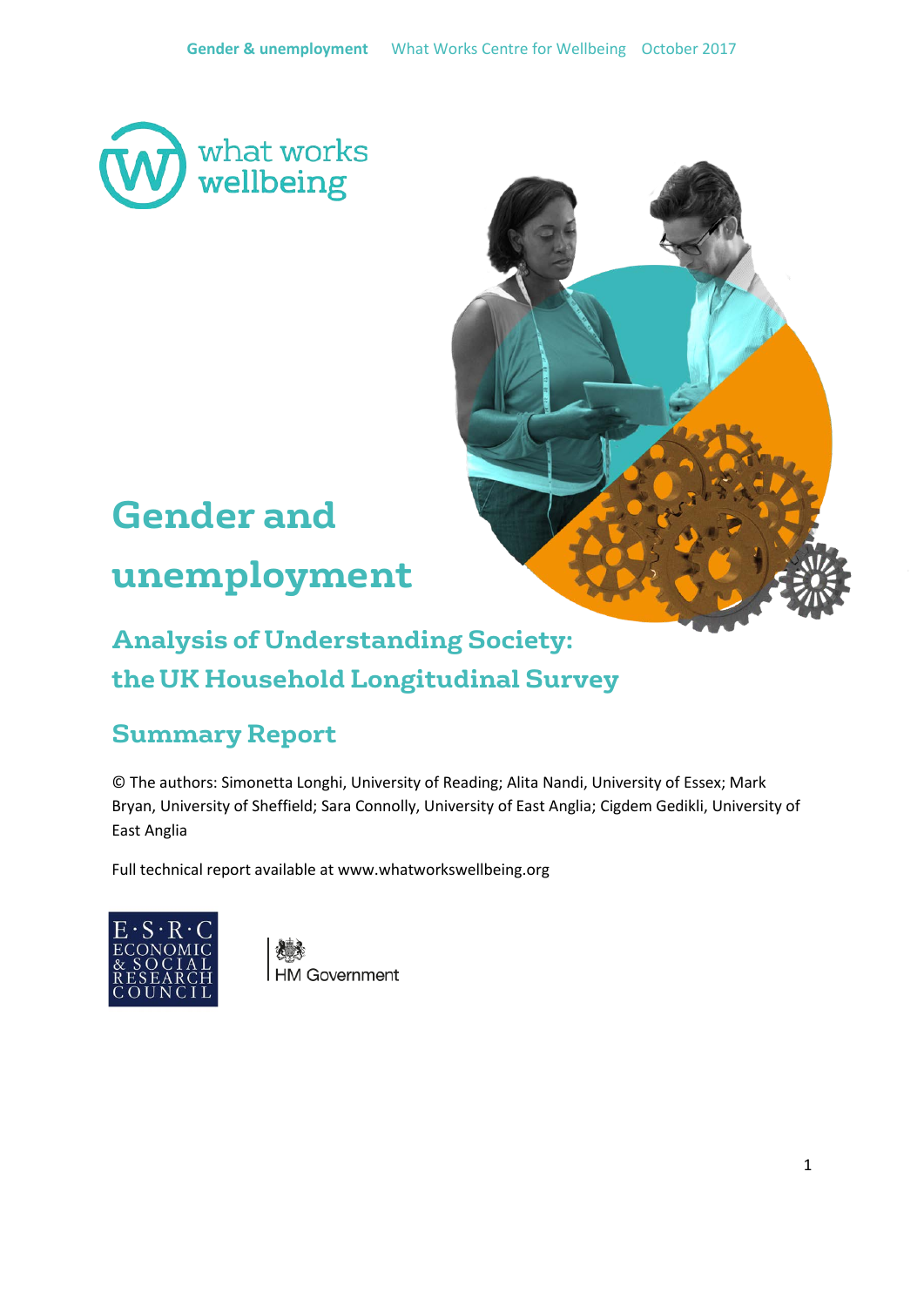

# **About the What Works Centre for Wellbeing**

We are an independent organisation set up to produce robust, relevant and accessible evidence on wellbeing. We work with individuals, communities, businesses and government, to enable them to use this evidence make decisions and take action to improve wellbeing.

The Centre is supported by the ESRC and partners to produce evidence on wellbeing in four areas: work and learning; culture and sport; community; and cross-cutting capabilities in definitions, evaluation, determinants and effects.

whatworkswellbeing.org

@whatworksWB

info@whatworkswellbeing.org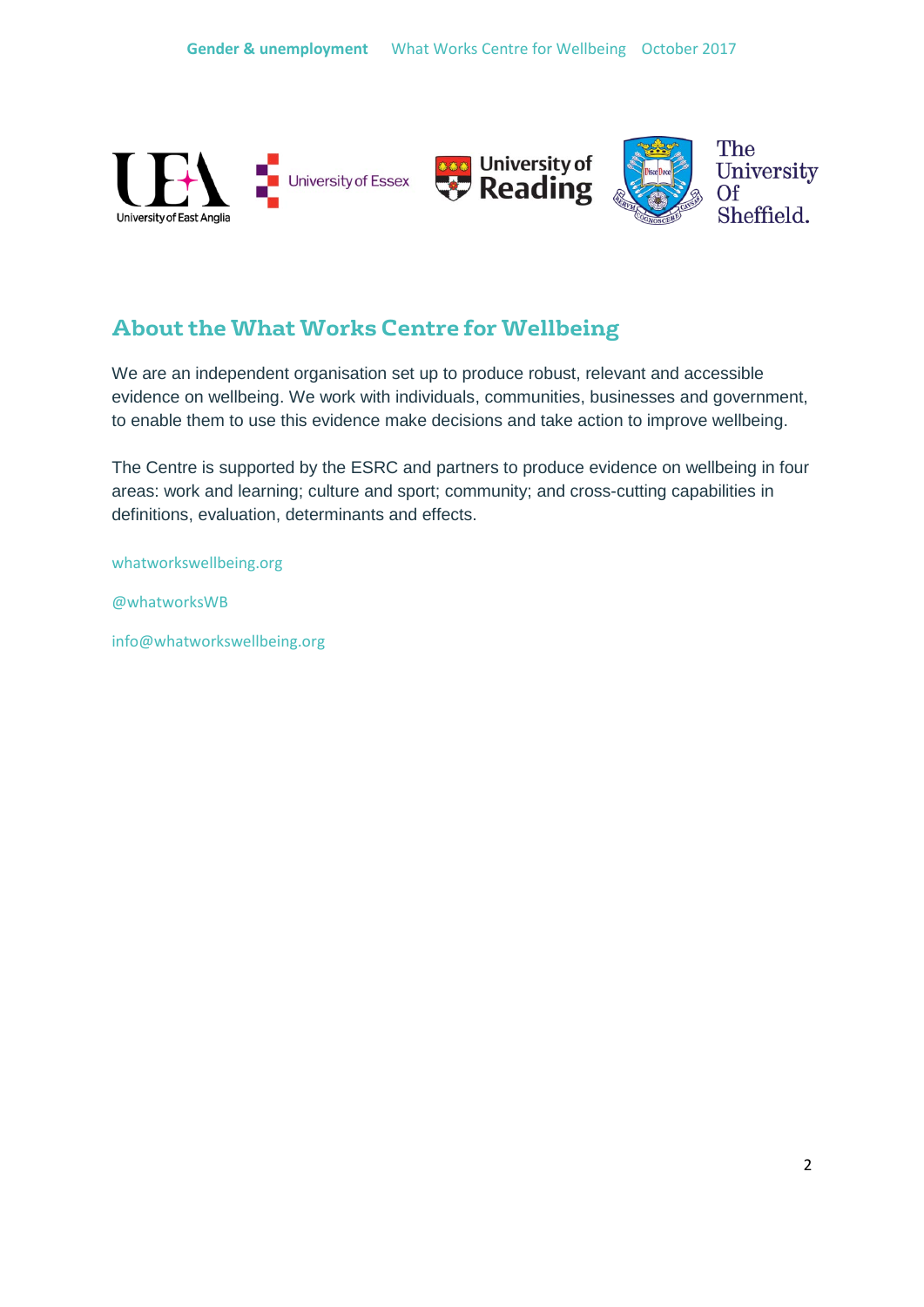## **Unemployment and wellbeing: unpacking gender differences**

**On** *average***, women's life satisfaction is affected less by unemployment compared to men.** Males show a greater drop in life satisfaction when they become unemployed.*[1](#page-2-0)* But this average gap conceals a range of different experiences. Not all women suffer less than men when they lose their job. This analysis explains some of the differences, showing how **values and attitudes** influence the experience of job loss.

#### **Women with egalitarian attitudes suffer more when unemployed**

Findings from the UK Household Longitudinal Survey [Understanding Society](https://www.understandingsociety.ac.uk/) show us that women are more likely to be impacted by job loss - after accounting for loss of income - when they have egalitarian attitudes. We measure this by how strongly individuals agree with statements such as 'both partners should contribute to the household income' and 'employees should help mothers combine jobs and childcare'; and disagree with statements such as 'a husband's job is to earn money; a wife's job is to look after the home and family'. Women with egalitarian attitudes suffer more, on average, than men who lose their jobs.

On the flip side, the survey shows that women with traditional attitudes (those at the other end of the attitude scale) fare better if they become unemployed. Note that these findings are only looking at the additional impact of losing their job, once we've already accounted for the wellbeing impact due to loss of income.

These results are perhaps what we would expect. Clearly, for women who have egalitarian attitudes and choose to go into work, employment has an added value, beyond income alone. As a result, loss of employment is damaging. For those with traditional attitudes, there may be tensions between employment and their attitudes around gender roles and the family, therefore, loss of employment may not pose a negative impact beyond the loss of income.

There is little evidence that gender attitudes influence the experience of job loss for men. In the next few years there may be the opportunity for interesting work exploring whether gender differences extend to other forms of non-employment through the differential impacts of shared parental leave.

#### **How does work identity fit in?**

Findings fro[m Understanding Society](https://www.understandingsociety.ac.uk/) also show that life satisfaction is higher for those in continued employment who have a strong work identity. We measure work identity using the responses to the question "How important is your profession to your sense of who you are?" Interestingly, men with strong work identity cope *better* with job loss. We do not find any (statistically significant) difference in coping with job loss between women with strong and weak work identities. Factors such as type of job (occupation, hours of work) and commute  $etc<sup>2</sup>$  $etc<sup>2</sup>$  $etc<sup>2</sup>$  influence levels of life satisfaction – but do not influence the impact job loss has on people.

<span id="page-2-0"></span> <sup>1</sup> <https://www.whatworkswellbeing.org/product/unemployment-reemployment-and-wellbeing/>

<span id="page-2-1"></span><sup>2</sup> http://www1.uwe.ac.uk/et/research/cts/researchprojectsbytheme/influencingbehaviours/commutingandwellbeing.aspx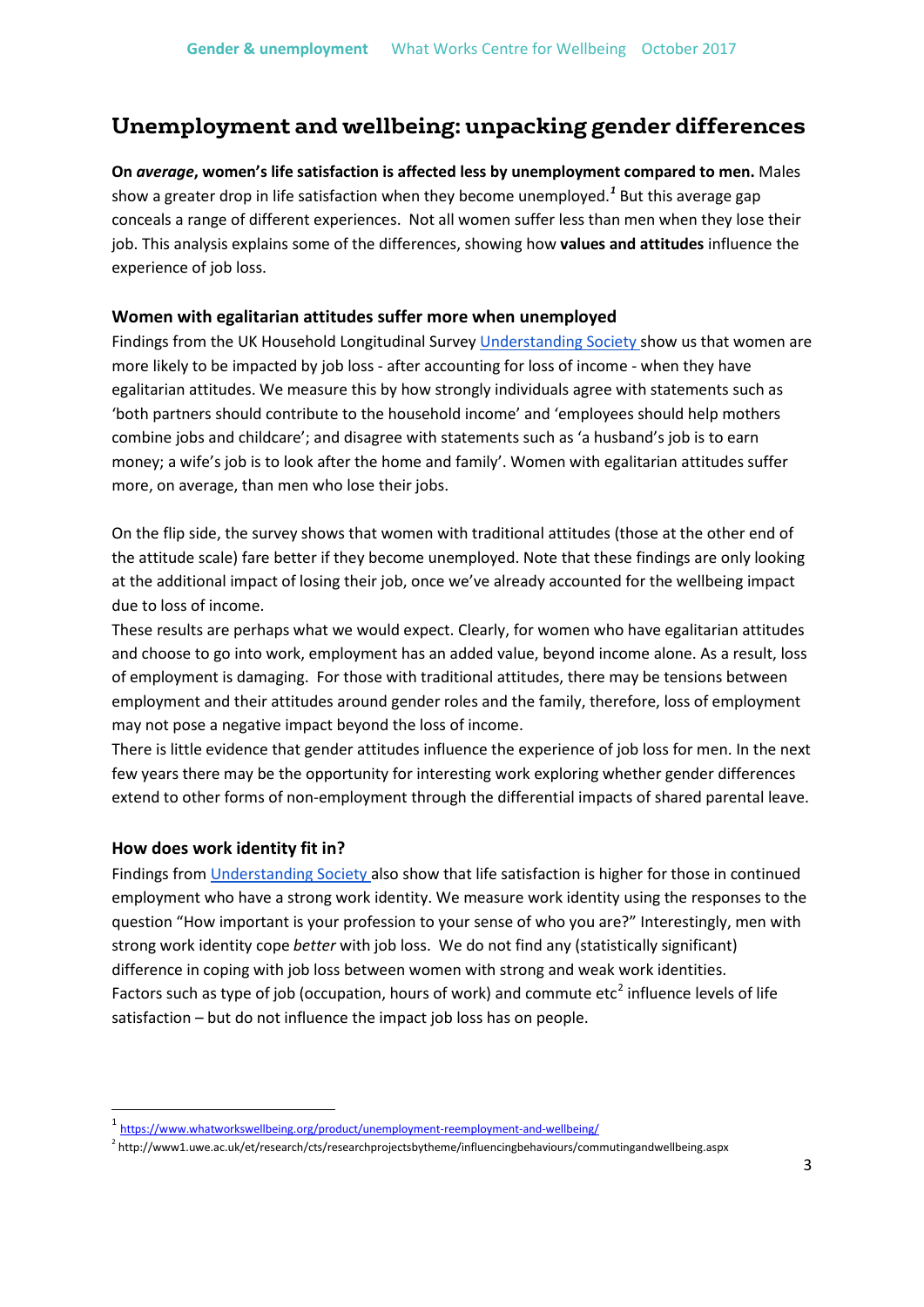#### **Background**

Existing research provides clear evidence that the effect of unemployment goes well beyond a loss in earnings (Winkelmann and Winkelmann, 1998), it has a detrimental impact on individuals' happiness and their satisfaction with life (see, for example, Binder and Coad, 2015 for Britain; Blanchflower and Oswald, 2004 for the US; Ferreira et al., 2016 for southern Europe; Kassenboehmer and Haisken-DeNew, 2009 for Germany; Milner, 2016 for Australia; Powdthavee, 2007 for South Africa; Urbanos-Garrido and Lopez-Valcarcel, 2015 for Spain). Although people have a tendency to adapt to important life events such as marriage, divorce, birth of a child etc., the negative effect of unemployment on life satisfaction persists (Clark et al., 2008; Clark and Georgellis, 2013). Life satisfaction drops upon unemployment and it never gets back to the pre-unemployment levels, even when returning to employment. That is, people never fully adapt to unemployment (Clark et al., 2001; Clark et al., 2008; Hahn et al., 2015; Lucas et al., 2004; Oesch and Lipps, 2013).

The negative effect of unemployment on life satisfaction holds even when we take account of other important factors such as income, the duration of unemployment, marital status, age, education and personality traits. Several studies have shed light on which groups experience the largest drop in life satisfaction upon unemployment. Whilst some have found that the young suffer more, others point to the importance of personality traits and the employability potential of the unemployed (Boyce, Wood and Brown, 2010; Green, 2011; Hahn et al., 2015; Winkelmann, 2009).

Many studies have shown that there is a general tendency for men to be more badly affected by unemployment when compared to women, although the extent varies across countries. However, recent work argues that whilst the negative effect of unemployment on wellbeing remains larger for men, the differences between men and women appear to become less pronounced over time (see, for example, Carroll, 2007 and Strandh et al, 2013 for a further discussion).

The existing literature notes the gender differences and offers possible explanations: different degrees of specialisation in the labour market, differences in the types of work undertaken by men and women, differences in personality traits, work identity or gender norms. But, they do not formally test these competing hypotheses. This report, therefore, aims to contribute to the literature by exploring the root causes of the underlying gender dynamics behind the effect of unemployment on wellbeing.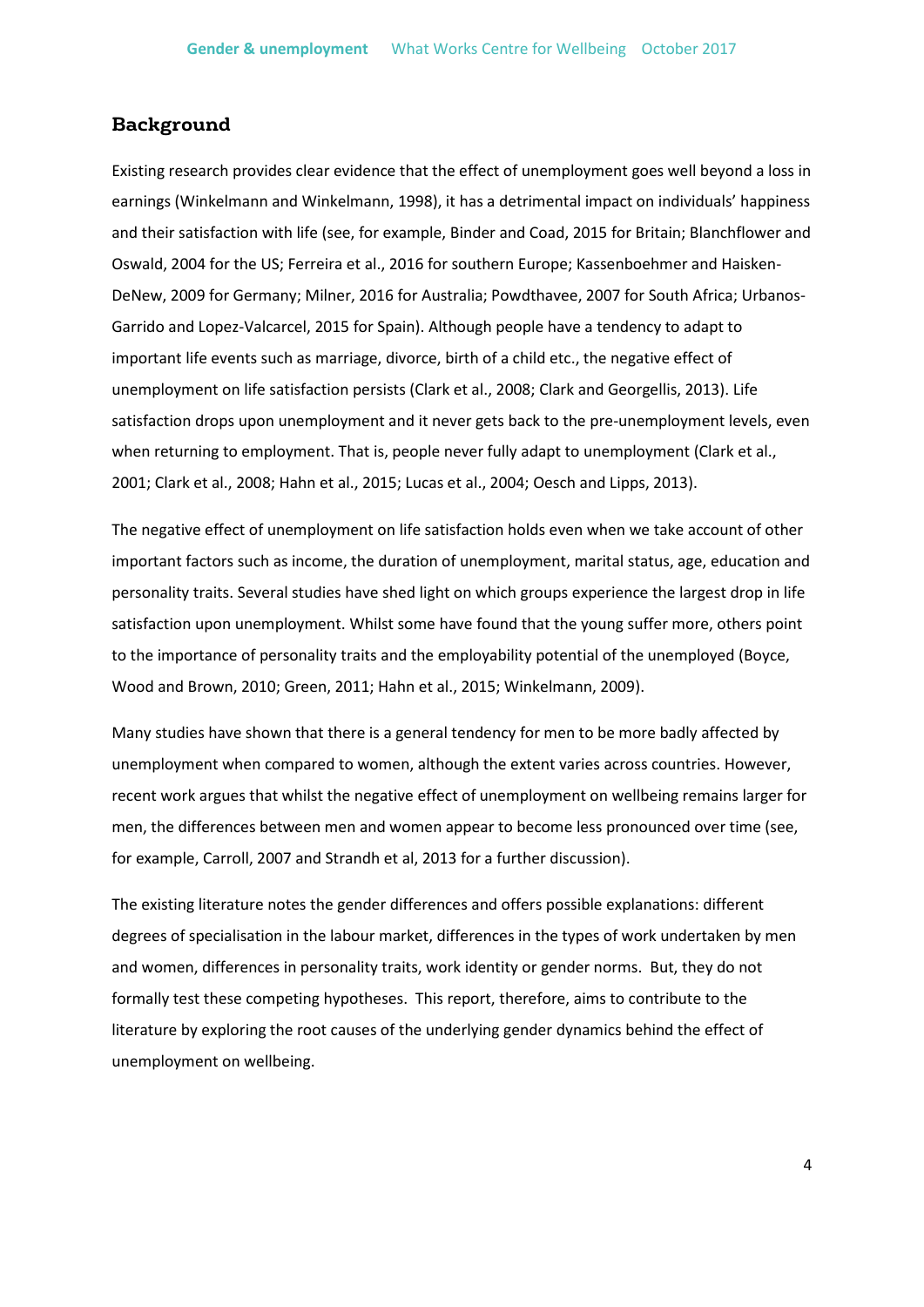#### **Methods**

Our aim is to analyse not only whether the impact of a job loss varies with various types of characteristics of the individual or of the job lost, but also whether it is possible to identify gender differences. Our analysis proceeds in two steps. First we estimate the impact that a job loss (i.e. the transition from a paid job into unemployment) has on life satisfaction. Second, we use interactions to analyse whether the impact of the job loss differs across groups of individuals; for example, does a job loss have a larger impact on workers who lost a higher or lower quality job or for workers with strong work identity compared with weak work identity? As these relationships may be different for men and women we estimate separate models for men and women.

Since some of the job characteristics or personality types may influence not only levels of life satisfaction and the likelihood of job loss, but also low levels of life satisfaction may lead to job loss, we estimate a model that controls for past levels of life satisfaction. This approach allows us to control for the fact that individuals who are employed in one year (at *t-1)* but are unemployed the next (at *t)* may already have a lower level of life satisfaction before the job loss (at *t-1*) compared to those who are employed at both points in time.

We use data from a nationally representative longitudinal household survey, Understanding Society: the UK Household Longitudinal Survey (UKHLS), which covers the period 2009-2014. We restrict the sample to 20-59 year olds to have a homogenous sample where everyone is likely to have finished their education and to exclude retirees. As ethnic minorities' labour market experience may include additional issues of discrimination, direct or indirect, English language difficulties and unfamiliarity with the labour market in case of immigrants, we only include those who self-report their ethnic group as White – British/English/Scottish/Welsh/Northern Irish. The sample includes only individuals who are in paid employment in any one year (at time *t-1)* and are either in paid employment or unemployed in the next (at time *t)*.

Understanding Society is a multipurpose survey and includes questions on socio-demographic factors, education, labour market experience, partnership and fertility, health and wellbeing and attitudes. The unemployment transition – or job loss – is measured by respondents' self-reported main activity status at each interview. It includes anyone who moves from employment to unemployment for any reason - through being made redundant, being sacked or voluntarily leaving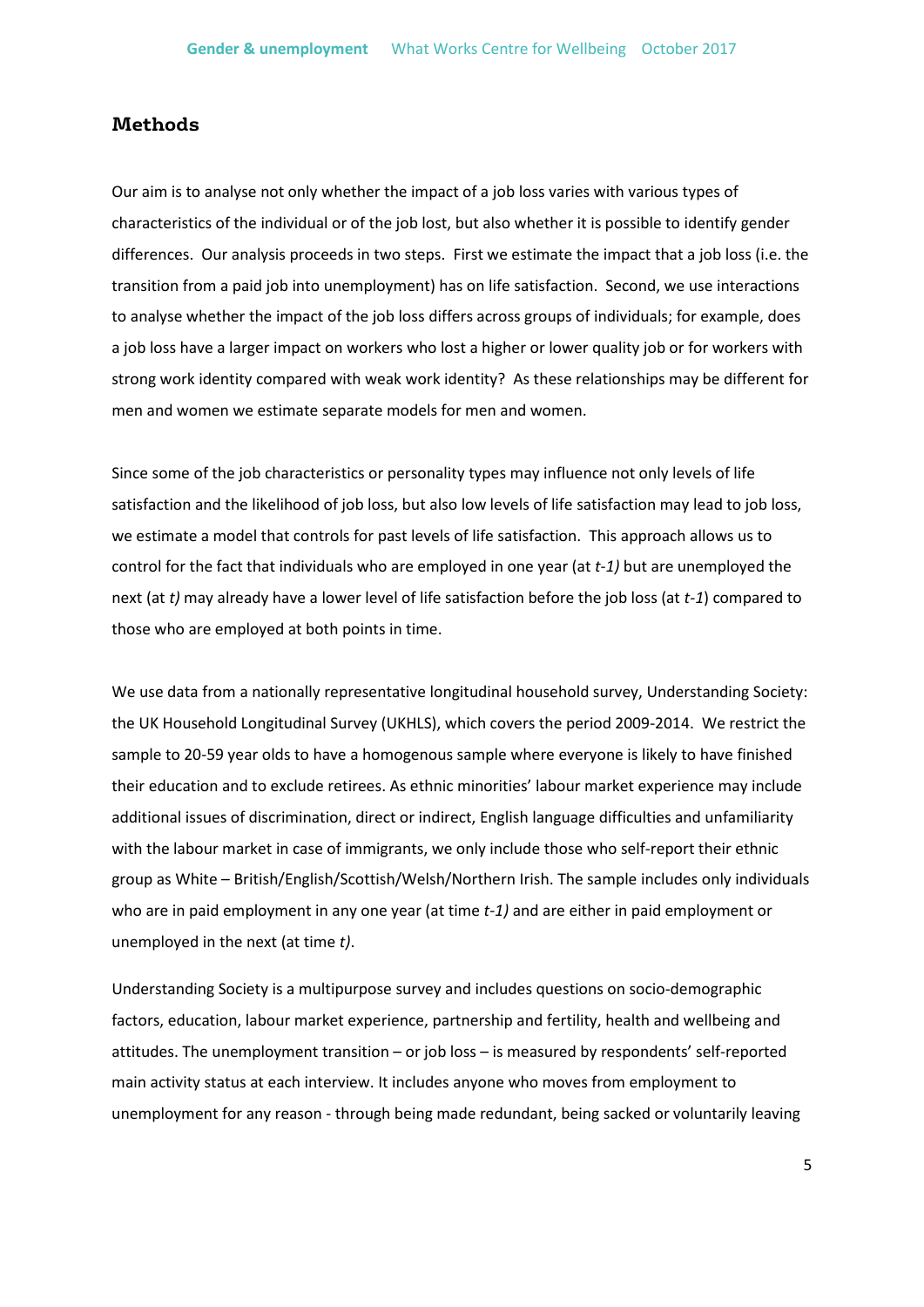a job. The wellbeing outcome that we focus on is the question on overall life satisfaction which is measured on a 7 point scale with 1 being completely dissatisfied and 7 being completely satisfied.

### **Findings**

#### *What is the impact of job loss on life satisfaction?*

Both men and women who lose their jobs experience a large decline in life satisfaction. The effect is a drop of 0.5 points for men and 0.4 points for women (specification 1 in Figure 1), which is comparable to the loss of life satisfaction associated with divorce or separation and greater than that associated with widowhood (Clarke, Layard, Powdthavee, Flèche and Ward, forthcoming). However, about 40-50% of these effects can be explained by socio-demographic characteristics that affect life satisfaction and also affect the chances of unemployment (for instance, people in poorer health are more likely to lose their jobs and also suffer lower life satisfaction than those is good health, Figure 1, specification 2). Little changes in terms of the impact on life satisfaction of a job loss when we also control for the type of job (Figure 1, specification 3): men's life satisfaction falls by 0.3 points while women's life satisfaction falls by 0.2. The estimates confirm the general finding in the literature that unemployment has a larger impact on men's subjective wellbeing than it does on women's.





Note: These illustrate the effect of job loss on current life satisfaction (at time t), relative to previous levels of life satisfaction (at time *t*-1), where life satisfaction is measured on a 7-point scale (1-7).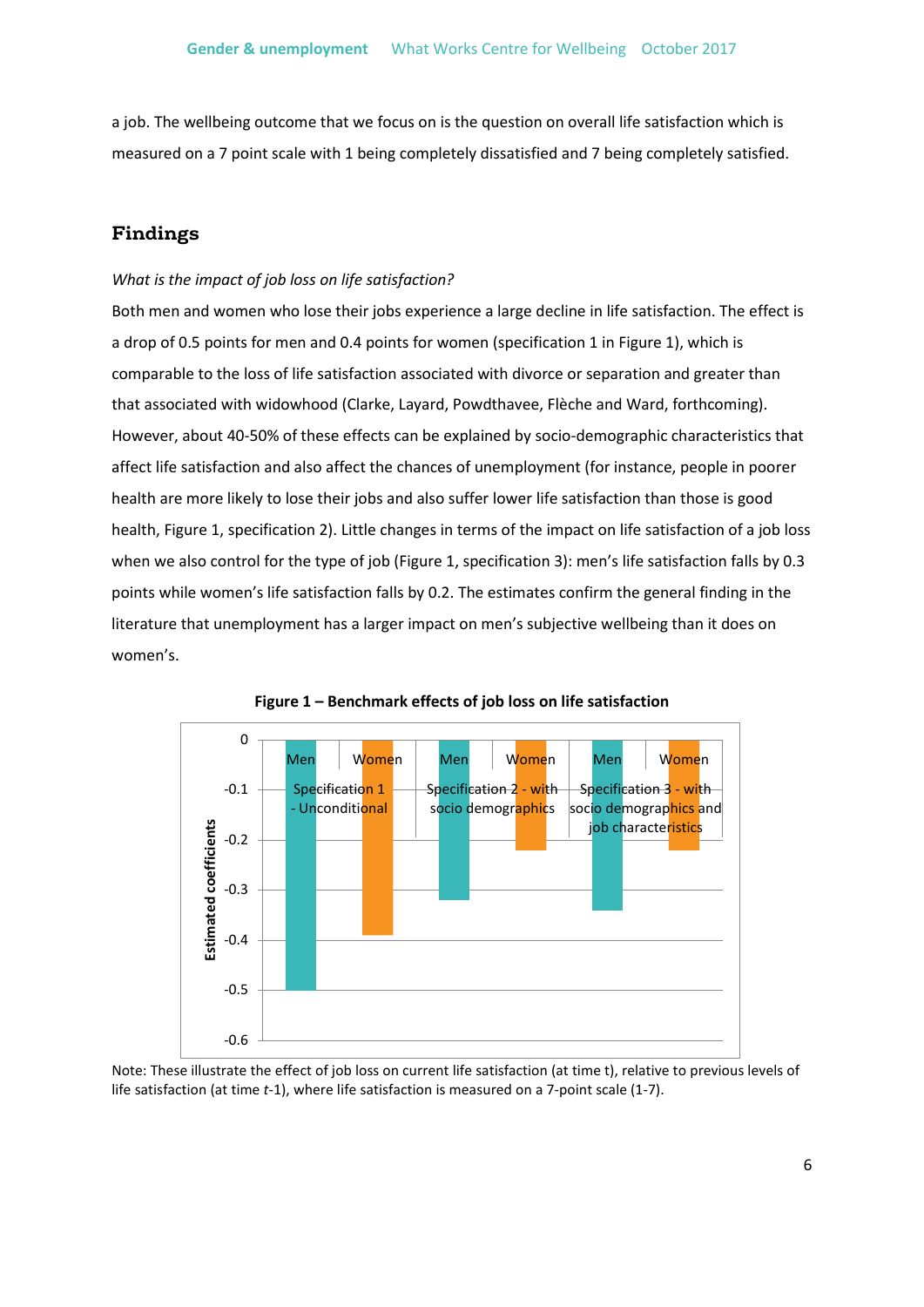#### *Does the damage to life satisfaction reflect the type of job lost?*

Life satisfaction is higher for those in higher quality jobs, and those in jobs with shorter commutes and less reliance on public transport. While, when we control for the type of job, we continue to find a large and robust effect of job loss on wellbeing, the damage to wellbeing does not appear to be affected by job type or quality. We have also performed a number of sensitivity checks, none of which change our conclusions.

#### *Do some personality types cope with job loss better?*

We find that life satisfaction is influenced by personality. For those in employment, life satisfaction is higher for those who score more highly on the conscientious, extraversion and agreeableness scales, and lower for those scoring highly on the neuroticism scale. However, unlike some earlier studies<sup>[3](#page-6-0)</sup>, we find no evidence that job loss has a differential effect for those of different personality types. One possible explanation for this is that those with more 'negative' personality types are more likely to experience unemployment and those with more 'positive' personality types are less likely – which is one of the reasons why we include controls for prior levels of life satisfaction. There is some evidence that scores for neuroticism are higher and conscientiousness lower amongst both men and women who become unemployed, but there are no consistent patterns for the other personality types between the employed and unemployed.

#### *How does the impact of job loss on life satisfaction vary with work identity?*

We measure work identity using the responses to the question "How important is your profession to your sense of who you are?" Those in employment are more likely to report having a strong work identity and women are slightly more likely to report having a strong work identity than men. There is a **higher level of life satisfaction for those in employment with a stronger work identity**, this is true for both men and women. Regardless of level of work identity, there is a loss of wellbeing for all those who experience a job loss: **for women, there is a negative impact on life satisfaction from a job loss and the impact is greater for those with a stronger work identity**, but the impact is lower for men with a stronger work identity (see Figure 2).

This result for men is a puzzle. We have tested the sensitivity of the results by exploring whether it could be linked with any of our control variables (such as education), whether the definition of work

<span id="page-6-0"></span> $3$  Discussed in more detail in the accompanying Technical Report and part of the evidence base in <https://www.whatworkswellbeing.org/product/unemployment-reemployment-and-wellbeing/>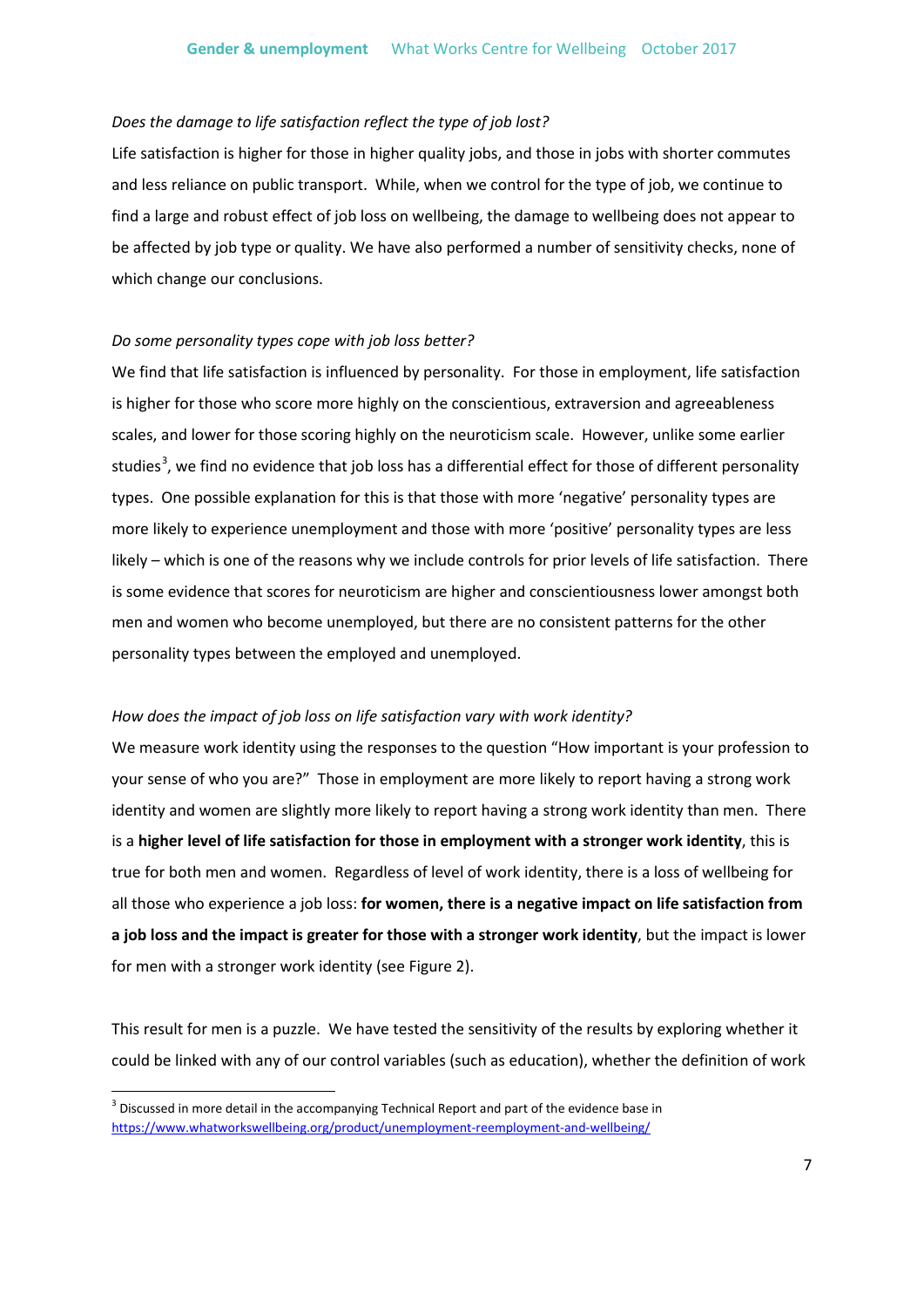identity ("How important is your profession to your sense of who you are?") interacts with occupation or with personality type, but the finding is not sensitive to the choice of specification or to restricting the analysis to those in management and professional occupations. We also considered whether the result might be related to the reason for job loss – allowing for different effects for those who left a job voluntarily and those who were sacked or made redundant – again the finding is robust. We speculate that men with a stronger work identity who experience a job loss, may be more confident in their employability or job search skills, similarly, they may engage in more job search activity or find other satisfying activities.



**Figure 2 – The impact of work identity and job loss on life satisfaction**

Note: These illustrate the effect of job loss on current life satisfaction (at time t), relative to previous levels of life satisfaction (at time *t*-1), where life satisfaction is measured on a 7-point scale (1-7).

*Do attitudes towards gender roles influence the way in which men and women respond to job loss?* Finally, we test whether job loss has a different impact on employees with more gender egalitarian attitudes compared with those who have more traditional gender attitudes (Schober and Scott 2012). We develop a continuous measure of gender values, using the responses to five questions which ask about attitudes to gender, work and family – such as 'A pre-school child is likely to suffer if his or her mother works', 'Both the husband and wife should contribute to the household income' and 'A husband's job is to earn money; a wife's job is to look after the home and family'. Lower values on this scale indicate more traditional gender attitudes and higher values indicate more gender egalitarian attitudes. Women are more likely to have gender egalitarian attitudes: not only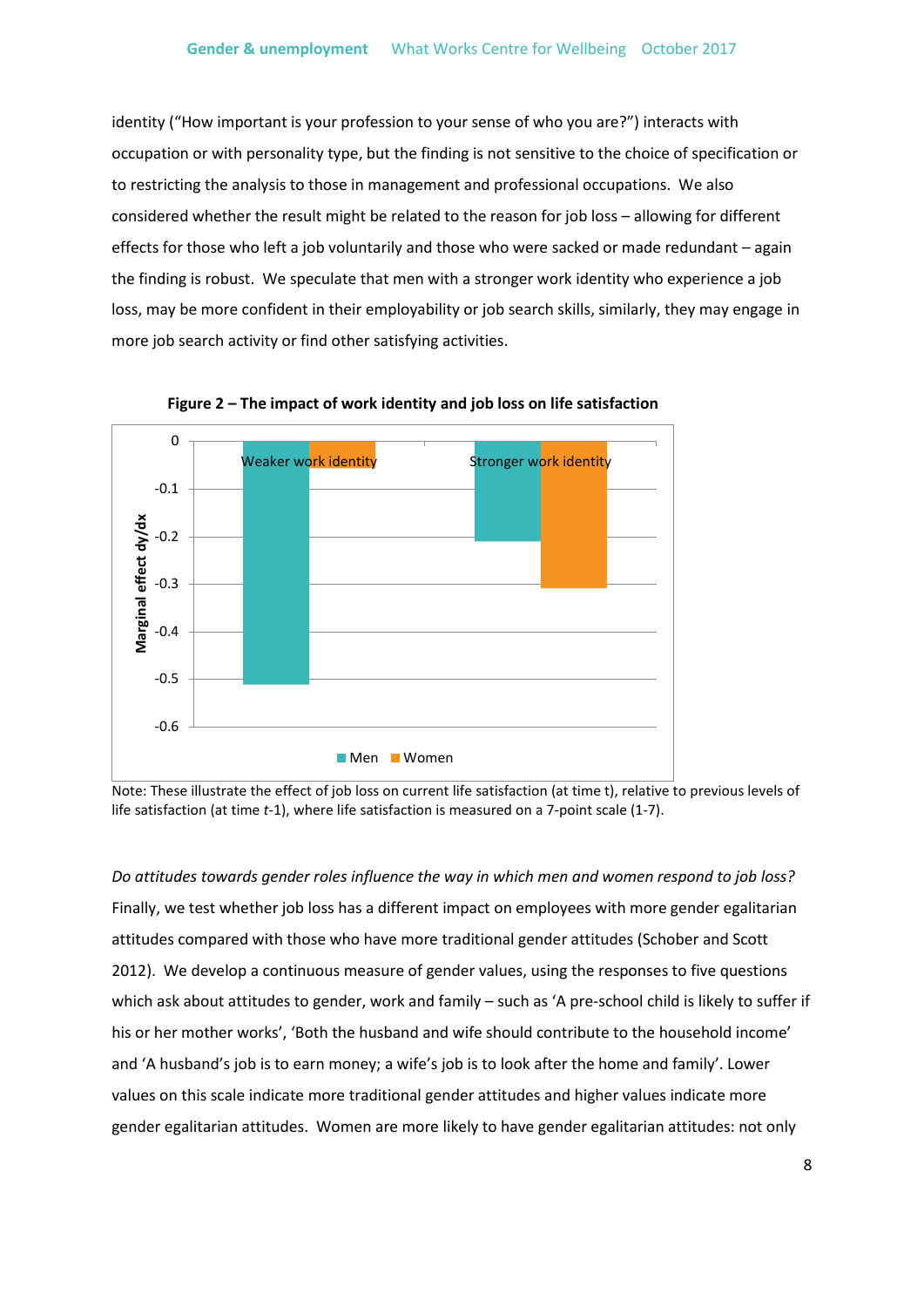do women in employment hold more gender egalitarian views than women who become unemployed, but, on average, those women who are unemployed also have more gender egalitarian views than men.

We illustrate our results by comparing the impact of a job loss on life satisfaction for women across the range of gender attitudes – from those with more traditional gender attitudes to those with more gender egalitarian attitudes. Figure 3 shows this range, going from those reporting the lowest 10% of scores (very traditional attitudes) to those reporting the highest 10% of scores (labelled 90% in the Figure, very egalitarian attitudes). For both men and women in employment, life satisfaction is higher for those with more gender egalitarian attitudes. Job loss is associated with lower life satisfaction for men and women, an effect which is stronger for those with more egalitarian gender values – significantly so for women. For men, there is a relatively small difference in the loss of life satisfaction associated with a job loss between those with traditional or egalitarian attitudes – perhaps this is because work has always been part of men's social identity, regardless of whether they hold an egalitarian or traditional attitudes, or have strong or weak work identity. This is not true for women For those women with the most traditional gender values the impact of job loss on life satisfaction is positive – their life satisfaction actually increases very slightly – whereas for women with the most egalitarian gender attitudes there is not only a loss in life satisfaction but it is greater than the average loss for men.





Note: These illustrate the effect of job loss on current life satisfaction (at time t), relative to previous levels of life satisfaction (at time *t*-1), where life satisfaction is measured on a 7-point scale (1-7).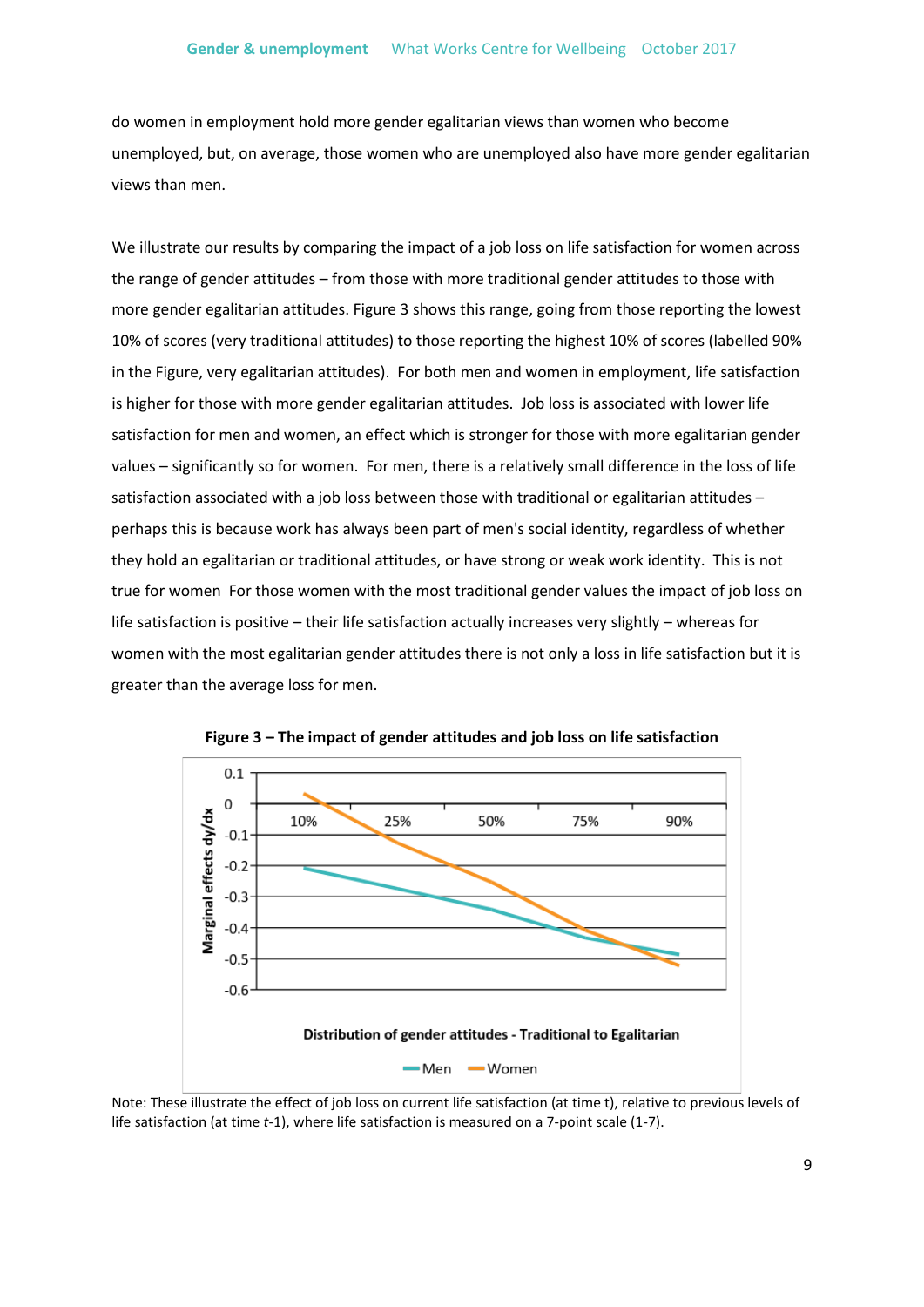We also considered whether there are any differences in how a job loss and gender attitudes might impact upon life satisfaction for women who are single compared with those in couples, and those with and without children (see Figure 4). Being single or part of a couple did not alter our main findings, however parenthood did matter. **Life satisfaction rises for mothers with more traditional gender attitudes who lose their jobs but falls for those with more gender egalitarian views.**



**Figure 4 – The impact of parenthood, gender attitudes and job loss on life satisfaction for women**

Note: These illustrate the effect of job loss on current life satisfaction (at time t), relative to previous levels of life satisfaction (at time *t*-1), where life satisfaction is measured on a 7-point scale (1-7).

#### **Discussion and recommendations**

In common with the existing literature we find gender differences in the impact of job loss on life satisfaction – the damage to wellbeing is greater for men on average. We extend upon previous studies by testing between possible explanations: different degrees of specialisation in the labour market, differences in the types of work undertaken by men and women, differences in personality traits, work or gender attitudes. Whilst factors such as type of job (occupation, hours of work, length/type of commute) and personality types all influence levels of life satisfaction – we do not find evidence that the experience of job loss differs by job or personality type. There is evidence not only that levels of life satisfaction are higher for those in continued employment with a strong work identity but also that for men, but not women, those with strong work identity cope better with job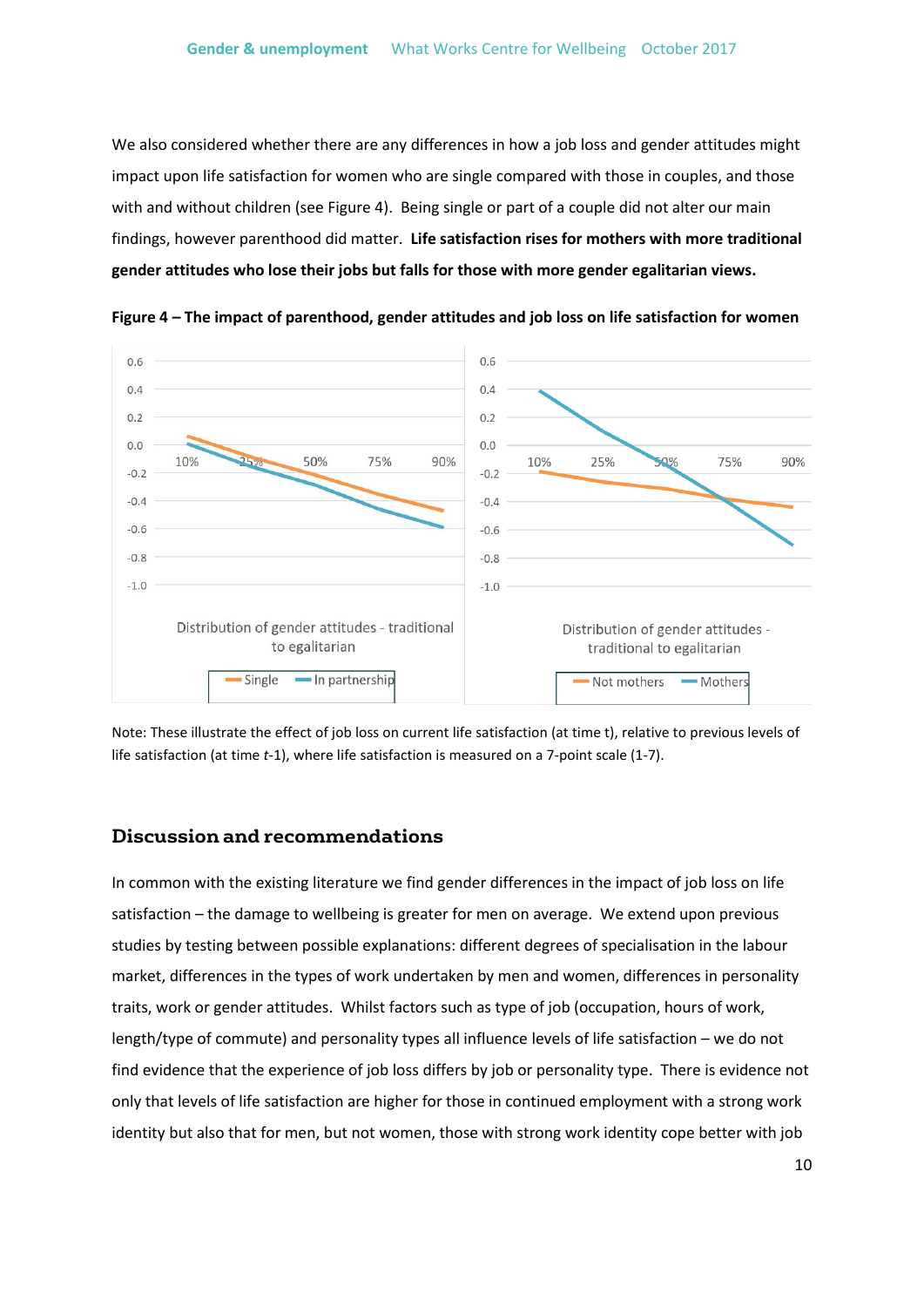loss. This factor provides a partial contribution to our understanding of the gender differential in the impact of job loss upon wellbeing. Furthermore, we find that for women (particularly for mothers or women in couples) the experience of job loss is much more damaging if they have gender egalitarian than if they had more traditional gender attitudes. We therefore throw light on underlying gender dynamics behind the effect of unemployment on wellbeing. *It is not all, but some, women who suffer less than men when experiencing job loss*. In other words, over time as gender norms are expected to become more egalitarian across the population (ILO, 2017), the gender difference in loss of wellbeing from job loss may disappear and the total wellbeing cost from the similar levels of job loss will be higher.

Whilst wellbeing is influenced by a range of socio-demographic, job type, personality and beliefs, it is interesting that the recent experience in the UK is that the damage to wellbeing associated with job loss does not seem to depend upon the type of job lost or personality type. The experience of job loss is influenced by values and beliefs – how each individual identifies with their work – and this differs for men and women.

In terms of how this evidence may influence policy and practice, whilst recognising that unemployment is always damaging, it might inform not only the level of support given but also that the approach might be differentiated amongst the unemployed.

#### **Next steps for research**

This analysis benefitted from data collected as part of the most extensive nationally representative publicly available survey – Understanding Society. In order to ensure some degree of commonality of experience, we limited our attention to 20-59 year olds (where everyone is likely to have finished their education and to exclude retirees) and on the white British majority population (avoiding issues relating to discrimination, English language difficulties and unfamiliarity with the labour market in case of immigrants). This allowed us to study the experience of 11,434 person-year observations of white majority men and 15,554 white majority women over the period 2009-2014. Because the unemployment rate in the UK has remained relatively low, the experience of unemployment is relatively uncommon and from our sample only 257 white majority men and 239 white majority women experienced employment-unemployment transitions. Despite the large scale of Understanding Society, the non-white population is relatively small and those experiencing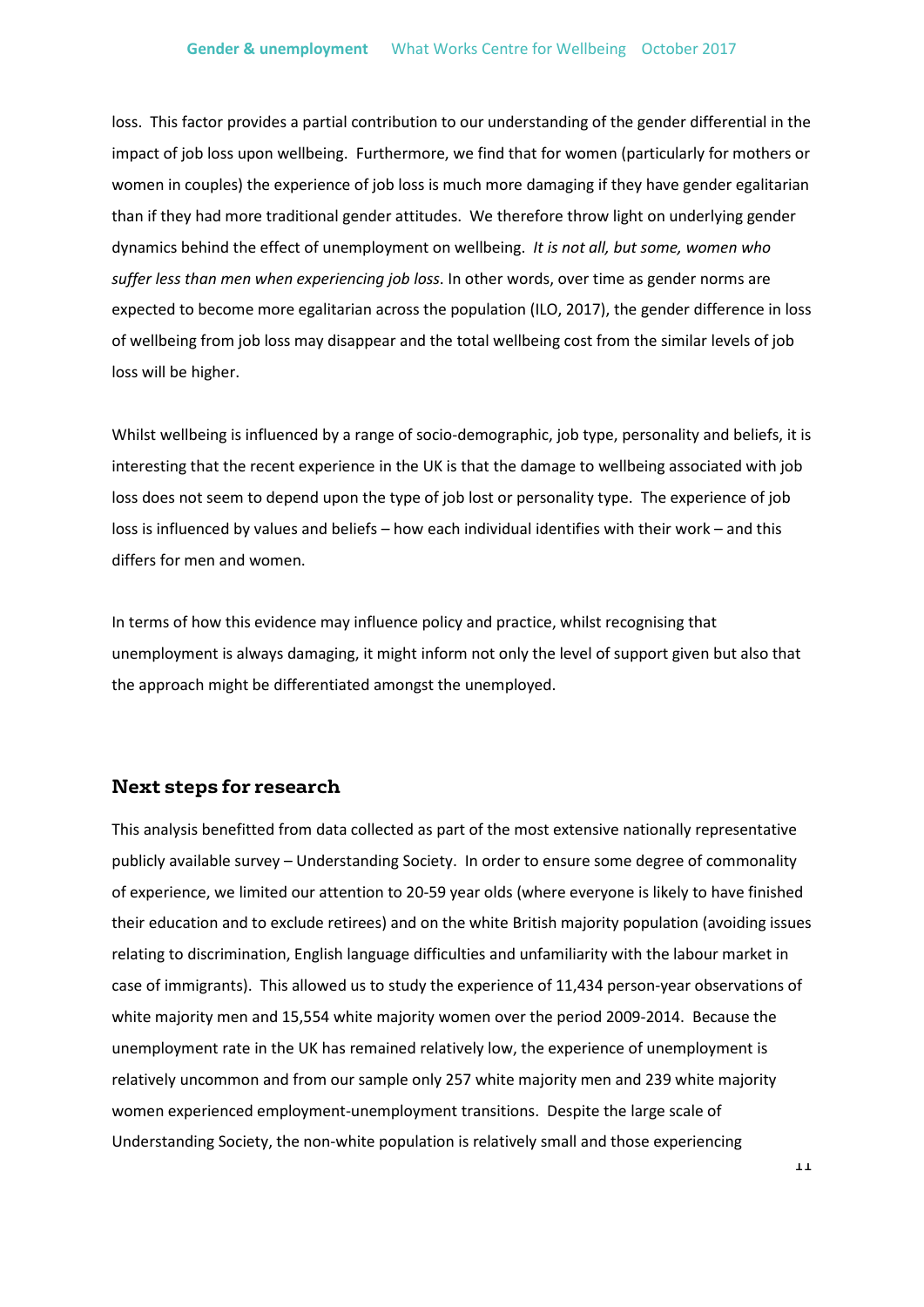unemployment much smaller still (151) and so it is not possible to undertake a comparable analysis of the differentiated experience of unemployment amongst ethnic groups. This is an obvious next step. A study of this sort not only requires large scale longitudinal data – to capture the experience of unemployment – but also the survey needs to measure wellbeing. It is possible that the longitudinal LFS data would capture large enough samples of non-white workers but the data which is currently in the public domain does not include the wellbeing indicators.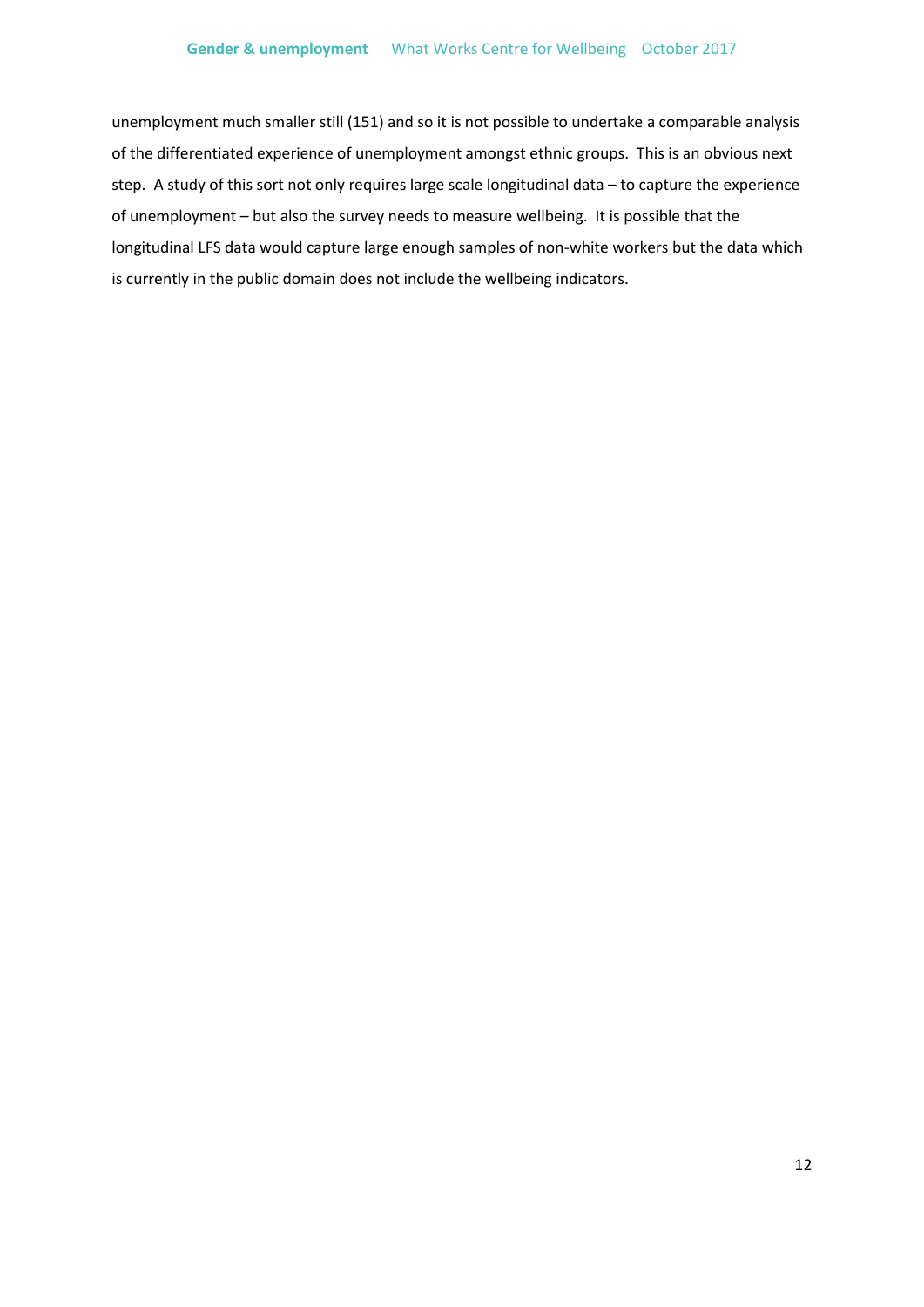### **References**

- Binder, M., & Coad, A. (2015). Unemployment impacts differently on the extremes of the distribution of a comprehensive well-being measure. *Applied Economics Letters, 22*(8), 619- 627. doi:10.1080/13504851.2014.962219
- Blanchflower, D. G., & Oswald, A. J. (2004). Well-Being over Time in Britain and the USA. *Journal of Public Economics, 88*(7-8), 1359-1386.

doi:http://www.sciencedirect.com/science/journal/00472727

Boyce, C. J., Wood, A. M., & Brown, G. D. A. (2010). The dark side of conscientiousness: Conscientious people experience greater drops in life satisfaction following unemployment. *Journal of Research in Personality, 44*(4), 535-539. doi:10.1016/j.jrp.2010.05.001

- Carroll, N. (2007). Unemployment and Psychological Well-being. *Economic Record, 83*(262), 287-302. doi:10.1111/j.1475-4932.2007.00415.x
- Clark, A. E., Georgellis, Y., & Sanfey, P. (2001). Scarring: The Psychological Impact of Past Unemployment. *Economica, 68*(270), 221-241.
- Clark, A. E., Diener, E., Georgellis, Y., & Lucas, R. E. (2008). Lags and Leads in Life Satisfaction: A Test of the Baseline Hypothesis. *Economic Journal, 118*(529), F222-243. doi:http://onlinelibrary.wiley.com/journal/10.1111/%28ISSN%291468-0297/issues

Clark, A. E., & Georgellis, Y. (2013). Back to Baseline in Britain: Adaptation in the British Household Panel Survey. *Economica, 80*(319), 496-512. doi:http://onlinelibrary.wiley.com/journal/10.1111/%28ISSN%291468-0335/issues

- Clarke, A.E., Layard, R., Powdthavee, N., Flèche, S., and Ward, G., *The Origins of Happiness*, Princeton University Press, forthcoming.
- Ferreira, J. A., Reitzle, M., Lee, B., Freitas, R. A., Santos, E. R., Alcoforado, L., & Vondracek, F. W. (2015). Configurations of unemployment, reemployment, and psychological well-being: A longitudinal study of unemployed individuals in Portugal. *Journal of Vocational Behavior, 91*, 54-64. doi:10.1016/j.jvb.2015.09.004
- Green, F. (2011). Unpacking the misery multiplier: How employability modifies the impacts of unemployment and job insecurity on life satisfaction and mental health. *Journal of Health Economics, 30*(2), 265-276. doi:10.1016/j.jhealeco.2010.12.005
- Hahn, E., Spech, J., Gottschling, J., & Spinath, F. M. (2015). Coping With Unemployment: The Impact of Unemployment Duration and Personality on Trajectories of Life Satisfaction. *European Journal of Personality, 29*(6), 635-646. doi:10.1002/per.2034

International Labor Organisation (2017). Towards a better future for women and work: voices of women and men. [http://www.ilo.org/global/about-the](http://www.ilo.org/global/about-the-ilo/newsroom/news/WCMS_545963/lang--en/index.htm?utm_content=buffer40605&utm_medium=social&utm_source=twitter.com&utm_campaign=buffer)[ilo/newsroom/news/WCMS\\_545963/lang-](http://www.ilo.org/global/about-the-ilo/newsroom/news/WCMS_545963/lang--en/index.htm?utm_content=buffer40605&utm_medium=social&utm_source=twitter.com&utm_campaign=buffer) [en/index.htm?utm\\_content=buffer40605&utm\\_medium=social&utm\\_source=twitter.com&](http://www.ilo.org/global/about-the-ilo/newsroom/news/WCMS_545963/lang--en/index.htm?utm_content=buffer40605&utm_medium=social&utm_source=twitter.com&utm_campaign=buffer) [utm\\_campaign=buffer](http://www.ilo.org/global/about-the-ilo/newsroom/news/WCMS_545963/lang--en/index.htm?utm_content=buffer40605&utm_medium=social&utm_source=twitter.com&utm_campaign=buffer) - accessed 8<sup>th</sup> March 2017.

- Kassenboehmer, S. C., & Haisken-DeNew, J. P. (2009). You're Fired! The Causal Negative Effect of Entry Unemployment on Life Satisfaction. *Economic Journal, 119*(536), 448-462. doi:10.1111/j.1468-0297.2008.02246.x
- Lucas, R. E., Clark, A. E., Georgellis, Y., & Diener, E. (2004). Unemployment Alters the Set Point for Life Satisfaction. *Psychological Science, 15*(1), 8-13. doi:10.1111/j.0963- 7214.2004.01501002.x
- Milner, A., Krnjacki, L., Butterworth, P., & LaMontagne, A. D. (2016). The role of social support in protecting mental health when employed and unemployed: A longitudinal fixed-effects analysis using 12 annual waves of the HILDA cohort. *Soc Sci Med, 153*, 20-26. doi:10.1016/j.socscimed.2016.01.050
- Oesch, D., & Lipps, O. (2013). Does Unemployment Hurt Less if There is More of it Around? A Panel